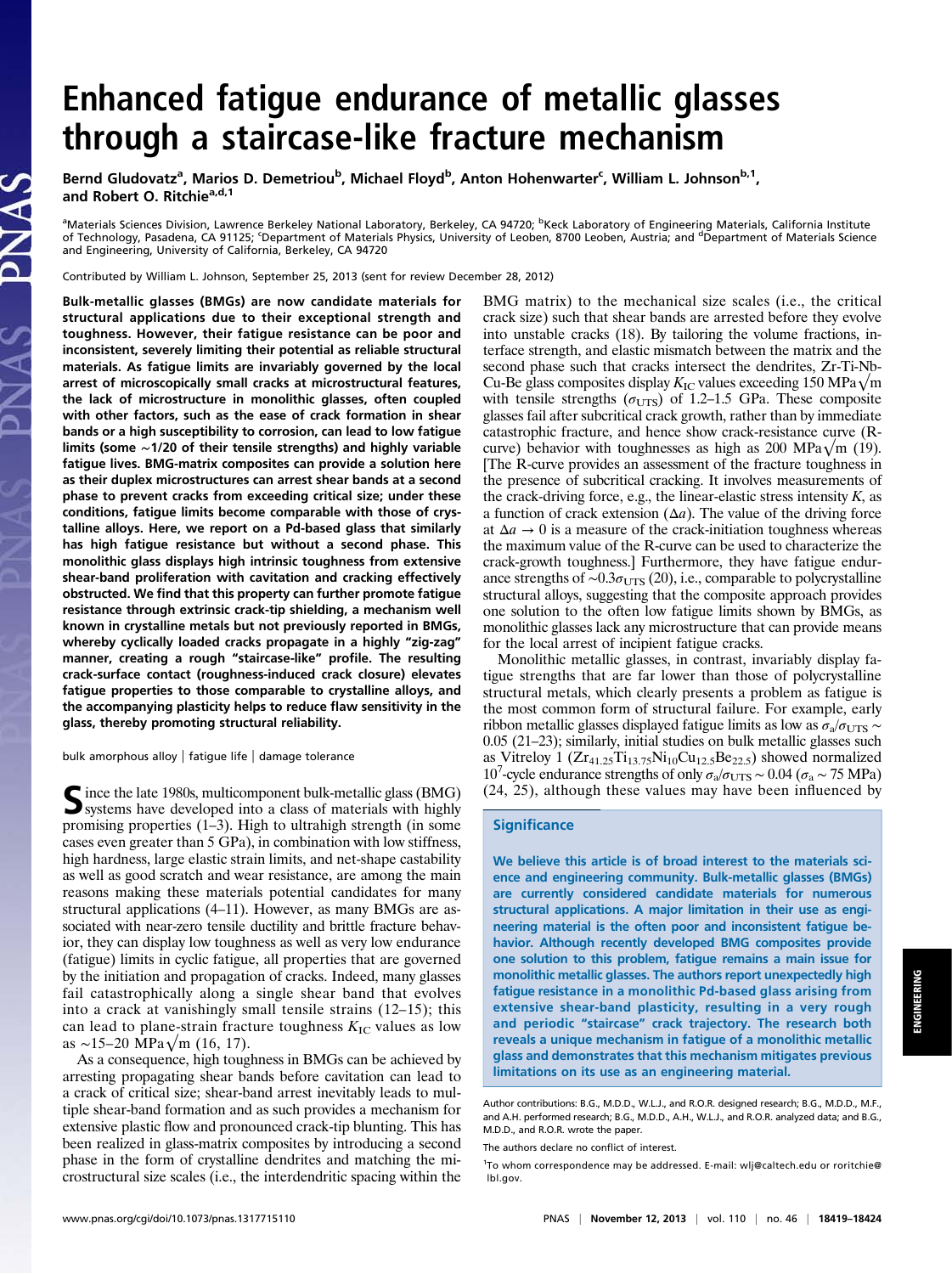additional factors such as poor processing and environmental sensitivity (26). Subsequent improvements in the composition and processing techniques have led to higher fatigue limits in Zr-based glasses of ~0.2 $\sigma_{\text{UTS}}$  (27, 28) or more (29, 30). Specifically, the compositional variant Vitreloy 105 ( $Zr_{52.5}Ti_5Ni_{14.6}Cu_{17.9}Al_{10}$ ) is reported to exhibit a fatigue limit of ~0.24 $\sigma$ <sub>UTS</sub> (31, 32), but no specific mechanism responsible for such behavior is suggested either by the fracture morphology of this glass or by its overall fracture behavior. [Vitreloy 105 is far more brittle than the Pd glass, displaying lower toughness with no R-curve behavior, and as such is much more flaw sensitive. Stress-life (S-N) fatigue data accordingly tend to show considerable scatter; indeed, its endurance strength has been shown to be degraded by as much as 60% in the presence of casting porosity (32).] In general, due to a lack of plasticity, many monolithic glasses develop only very limited plastic zones at the tips of any incipient cracks, which can make these materials highly flaw sensitive; correspondingly, reported fatigue strengths often vary widely, such that comparisons must be taken with caution. Whereas it is clear that the microstructures of glass-matrix composites can locally arrest small cracks and thereby reliably show acceptable fatigue strengths, the question that remains is whether there are comparable mechanisms in monolithic glasses that can also generate such higher fatigue limits in a consistent and reliable manner comparable to that of polycrystalline structural metals ( $\sim 0.3 \sigma_{UTS}$ ).

To this end, we use here a newly developed monolithic Pdbased glass, which has been optimized for ultrahigh toughness, to discern whether any such fatigue endurance mechanisms exist. The amorphous alloy was developed to facilitate multiple shear band formation, thereby providing a mechanism for crack-tip blunting and high toughness (33). We show here that although there is no microstructure to hinder single shear-band formation or arrest small cracks, the fatigue threshold of this monolithic glass is 3.3 MPa $\sqrt{m}$  and the measured 10<sup>7</sup>-cycle fatigue endurance strength approaches 0.24  $\sigma_{UTS}$ , both properties that are among the highest for any monolithic glass and, in the case of the endurance strength, comparable to the best BMG composites and many traditional polycrystalline alloys. We demonstrate that this is achieved through a fatigue mechanism originating from the intrinsic capacity of this material to proliferate shear-band formation ahead of a crack tip to generate a "staircase-like" crack trajectory. This mechanism permits a significant degree of interlocking between mating crack surfaces, causing crack arrest via the well-known fatigue mechanism of roughness-induced crack closure (34), a mechanism that is not uncommon for polycrystalline materials but has not been reported previously for glasses.

# Material Properties

The Pd-based monolithic glass studied,  $Pd_{79}Ag_{3.5}P_6Si_{9.5}Ge_2$ , was developed with high tensile strength (∼1.5 GPa) and finite tensile ductility (∼0.15%); it displays a glass-transition temperature  $T<sub>g</sub> = 613$  K, with respective bulk and shear moduli of  $B = 172$ and  $G = 31$  GPa and Poisson's ratio of ∼0.42 (33). It was reasoned that the large  $B/G$  ratio (with a high  $T_g$ ) would make multiple shear-band formation ahead of a crack easier yet inhibit the cavitation processes that leads to fracture (35, 36). Indeed, this glass is among the most damage tolerant (strong and tough) of any metallic material reported to date (33), with extensive shear-band proliferation in micronotched three-point bend tests resulting in excessive crack-tip blunting and stable (subcritical) crack growth (R-curve behavior); fracture toughnesses as high as 200 MPa $\sqrt{m}$  (for crack extensions less than 500 µm) were measured for this glass, with no catastrophic fracture (33).

#### Cyclic Fatigue Resistance

Stress-life fatigue testing was performed to determine the S-N (Wöhler) curve and  $10<sup>7</sup>$ -cycle fatigue endurance strength for the

amorphous  $Pd_{79}Ag_{3.5}P_6Si_{9.5}Ge_2$  alloy. Results in the form of loading cycles to failure,  $N_f$ , as a function of the applied stress amplitude,  $\sigma_{\rm a}$  (= ( $\sigma_{\rm max}$  –  $\sigma_{\rm min}$ )/2), normalized by the (ultimate) tensile strength,  $\sigma_{UTS}$ , at a stress ratio  $R$  (=  $\sigma_{min}/\sigma_{max}$ ) of 0.1 are shown in Fig. 1 and are compared with corresponding data for other monolithic and composite glasses. The normalized fatigue limit of the Pd-based glass, defined as the  $R = 0.1$  endurance strength at 2 ×  $10^7$  cycles, is  $\sigma_a/\sigma_{UTS} \sim 0.24$ , with an absolute value of  $\sigma_a = 360$  MPa. Like most BMGs, this material contained pores and inclusions; provided they were smaller than 10 μm or so, the S-N data were unaffected, although an increased variability in lives was apparent at the higher stress levels. The mean endurance limit ( $\sigma_{\rm a}/\sigma_{\rm UTS} \sim 0.24$ ) for the Pd-based glass is comparable to that of many polycrystalline metals and the best glassmatrix composites, specifically the DH3 alloy (matrix composition: Zr<sub>34</sub>Ti<sub>17</sub>Nb<sub>2</sub>Cu<sub>9</sub>Be<sub>38</sub>), where  $\sigma_{a}/\sigma_{UTS} \sim 0.3$  ( $\sigma_{a} \sim 340$  MPa) (20); additionally, it is high compared with that of most other monolithic glasses (30).

Fatigue-crack growth thresholds  $(\Delta K_{TH})$  were also determined for the Pd glass by measuring growth rates  $(da/dN)$  as a function of the stress-intensity range,  $\Delta K = K_{\text{max}} - K_{\text{min}}$  (where  $K_{\text{min}}$  is the minimum and  $K_{\text{max}}$  the maximum stress intensity). Values of  $\Delta K_{\text{TH}}$ (at a load ratio  $R = K_{\text{min}}/K_{\text{max}}$  of 0.1) were found to be 3.3 MPa $\sqrt{m}$ , i.e., twice as high as that for Vitreloy 1, where  $\Delta K_{\text{TH}} \sim 1.5 \text{ MPa} \sqrt{\text{m}}$ (37), and 65% higher than the fatigue threshold of Vitreloy 105, where  $\Delta K_{\text{TH}} \sim 2 \text{ MPa} \sqrt{\text{m}}$  (32). As the fatigue properties of this monolithic Pd glass are comparable to those of the glass-matrix composite DH3, where the microstructure has been specifically tailored to stop shear-band cracks, the question that now remains is how such fatigue resistance is achieved in the absence of a microstructure to locally arrest such incipient flaws.

#### Mechanistic Aspects

With respect to mechanistic considerations, a vital characteristic of the Pd-based glass is its ability to undergo extensive plasticity but at high strength levels (∼1.5 GPa) with limited cracking. This is in contrast to many BMGs where only minimal plastic flow in the vicinity of a flaw is possible, accommodated by limited nucleation and growth of a few shear bands. In the Pd glass, however, because of its much higher resistance to cavitation than to shear flow (33), such plasticity is extensive due to the excessive formation and proliferation of shear bands at a crack tip; moreover, these shear bands operate at high stress levels due to the generally high activation barriers, resulting from its high  $T_{g}$ (33). This can be seen in Fig. 2, which shows the nature of the deformation in the vicinity of a growing fatigue crack in a fourpoint bending test on this alloy. Regularly spaced shear-band patterns are seen ahead of the growing crack tip in the form of a fan-shaped Prandtl field (17, 23) extending across the whole ligament of the sample as well as in the crack wake. In an unnotched sample for the measurement of the fatigue endurance strength, such shear banding appears to form before crack initiation, which results in subsequent crack extension into a "sea" of shear bands, clearly resulting in pronounced crack-tip blunting (Fig. 2) and a lessened sensitivity to flaws.

Under cyclic loading, such blunting leads to the formation of fatigue striations, which represents the basic mechanism of fatigue-crack growth in ductile solids (38, 39). The striations form by a process of alternating crack-tip blunting on the loading cycle followed by resharpening on the unloading cycle; they are readily apparent on fatigue fracture surfaces in the present glass, as can be seen in Fig. 3. The extensive shear sliding within each band catalyzes the generation of secondary shear bands at nearly perpendicular orientations (i.e., at other maximum-resolved shear orientations), and as such, the propagation of the crack in this amorphous alloy occurs in a highly "zig-zag" manner preferentially along the surfaces of the primary and secondary shear bands, leaving a staircase-like crack surface (Fig. 4); as such, each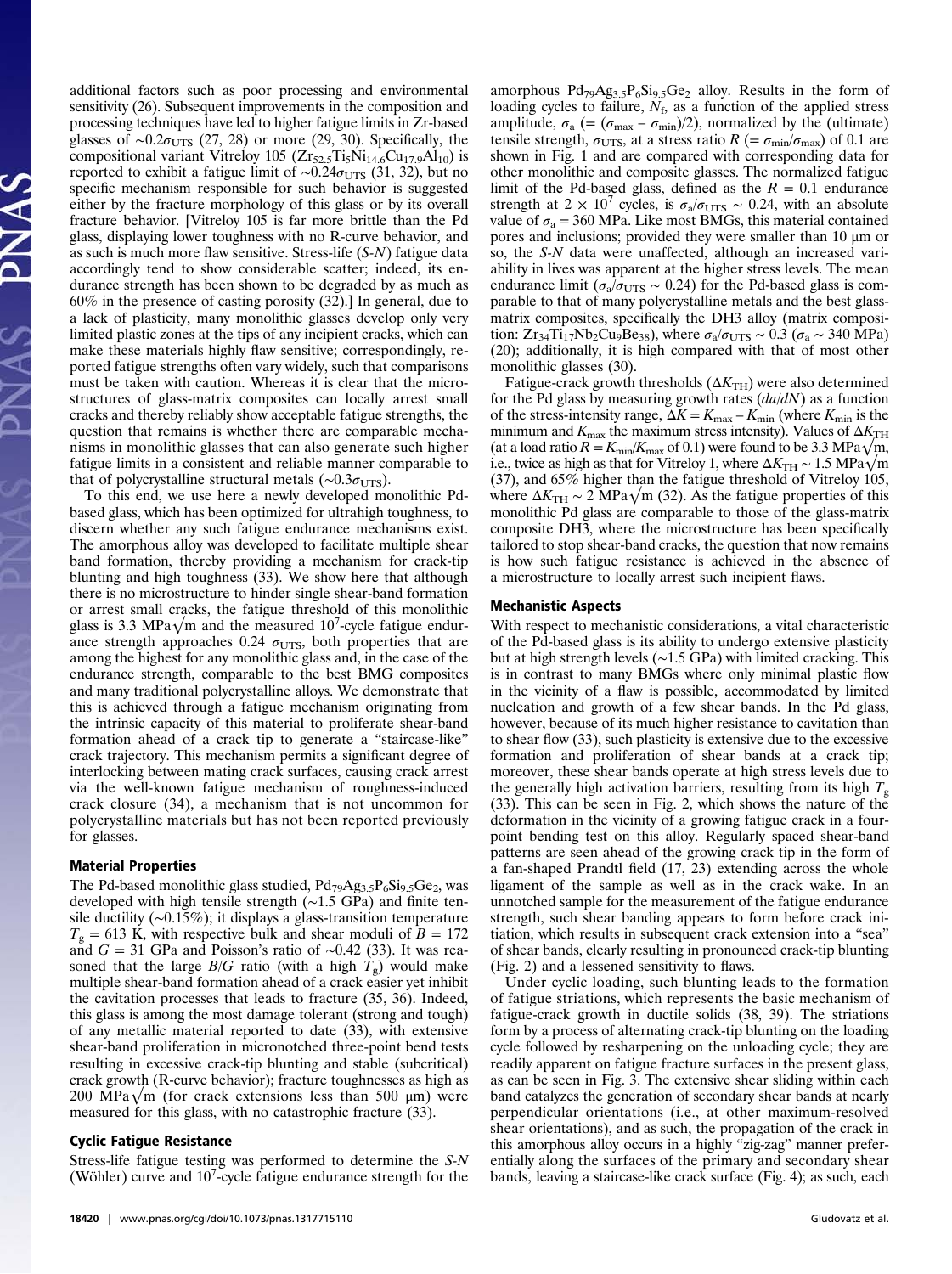

Fig. 1. Stress-life (S-N) fatigue data (S-N) of metallic glasses. S-N curves are presented in terms of the number of loading cycles, N<sub>f</sub>, as a function of the applied stress amplitude,  $\sigma_a$  (= ( $\sigma_{\text{max}} - \sigma_{\text{min}}$ )/2), normalized by the ultimate tensile strength,  $\sigma_{\text{UTS}}$ , of the material. The fatigue limit of the Pd-based glass (Pd<sub>79</sub>Ag<sub>3.5</sub>P<sub>6</sub>Si<sub>9.5</sub>Ge<sub>2</sub>), defined as the 2 × 10<sup>7</sup> cycles endurance strength at R = 0.1, is  $\sigma_a/\sigma_{UTS}$  ~ 0.24. The alloy has a high fatigue threshold (ΔK<sub>TH</sub> ~ 3.3 MPa√m) and achieves its fatigue resistance from the formation and proliferation of shear bands ahead of the crack tip, which causes significant crack-tip shielding. This leads to fatigue limits more than two times higher than those of LM2 (Zr<sub>56.2</sub>Ti<sub>13.8</sub>Nb<sub>5</sub>Cu<sub>6.9</sub>Ni<sub>5.6</sub>Be<sub>12.5</sub>) (28, 37), a BMG matrix composite, and up to four times higher than those of early monolithic ribbon metallic glasses (21–23); this is also above the endurance limit of the early monolithic glass Vitreloy 1 (Zr<sub>41.25</sub>Ti<sub>13.75</sub>Ni<sub>10</sub>Cu<sub>12.5</sub>Be<sub>22.5</sub>), where normalized endurance limits of only  $\sigma_a/\sigma_{UTS} \sim 0.04$  were measured (24, 25). Later versions of this alloy have shown normalized fatigue limits of σ<sub>a</sub>/σ<sub>UTS</sub> ~ 0.09 (27); further improvements in form of structural relaxation processes led to a decrease in the free volume of the glass and normalized endurance limits as high as σ<sub>a</sub>/σ<sub>UTS</sub> ~ 0.2 (27). The BMG composite DH3 (Zr<sub>39.6</sub>Ti<sub>33.9</sub>Nb<sub>7.6</sub>Cu<sub>6.4</sub>Be<sub>12.5</sub>) represents the highest normalized  $\overline{f}$ atigue limit,  $\sigma_a/\sigma_{\text{UTS}}$  ~ 0.3, of all metallic glasses (20) and the monolithic BMG Vitreloy 105 (Zr<sub>52.5</sub>Cu<sub>17.9</sub>Ni<sub>14.6</sub>Al<sub>10</sub>Ti<sub>5</sub>) is plotted with its fatigue strength of  $\sigma_a/\sigma_{UTS} \sim 0.25$  (31, 32). The regime of fatigue limits for typical polycrystalline metals is shown for comparison.

segment of the crack path resembles a local Forsyth's stage I crack (40). The crack path is continuous and deviates between shear bands with the highest shear stress; however, akin to Forsyth's stage II crack growth (40), it follows a global mode I crack path along a direction nominally perpendicular to the maximum tensile stresses. Nevertheless, the resulting crack surfaces remain significantly rough.

Many polycrystalline metals and alloys, especially planar-slip materials, show this particular fracture surface morphology (39,



Fig. 2. Formation and proliferation of shear bands in the  $Pd_{79}Ag_{3.5}P_6Si_{9.5}Ge_2$ amorphous alloy. Z-contrast optical micrograph shows pronounced formation and proliferation of shear bands throughout the thickness of a sample for a four-point bending stress life (S-N). The ability to form dense shear band networks is attributed to its high bulk-to-shear (B/G) modulus ratio (or equivalently, high Poisson's ratio) and its high glass-transition temperature  $(T_q)$ . Such extensive shear banding ahead of a propagated fatigue crack occurs along fan-shaped (Prandtl-field) slip lines (17, 23) that bend from the tensile surface toward the compressive side of the sample and results in significant crack-tip blunting.

41), but none to our knowledge are as pronounced as in this Pd-based glass. In polycrystalline alloys, such zig-zag crack paths are generally promoted by coarse grains, where the crack-tip plasticzone size is less than the size of the grain diameter (34); as discussed below, this fracture surface morphology is highly beneficial to fatigue-crack resistance as it promotes crack-tip shielding from both crack deflection and more importantly asperity contact between the mating crack surfaces (34, 42, 43). What is particularly interesting and unexpected here is that such a tortuous crack path and the resulting highly faceted fracture can be achieved in an amorphous glass that essentially has no microstructure. This fatigue fracture mechanism is likely not unique in BMGs as most glasses show some degree of shear banding before cavitation; indeed there is one report of faceted fatigue fracture surface morphologies, in a  $Zr_{50}Cu_{40}Al_{10}$  glass (44), but on a much smaller length scale than that of the current  $Pd_{79}Ag_{3.5}P_6Si_{9.5}Ge_2$  glass.

#### Discussion

Based on a comparison of the stress/life fatigue properties of a range of monolithic and composite bulk-metallic glass alloys, the monolithic Pd glass displays a very high (normalized) fatigue endurance limit of  $\sigma_{\rm a}/\sigma_{\rm UTS} \sim 0.24$ , consistent with its high fatigue threshold ( $\Delta K_{\text{TH}} \sim 3.3 \text{ MPa}\sqrt{\text{m}}$ ) and comparable to the best BMGs measured to date. We believe that such excellent fatigue behavior originates primarily from the ability of this glass to shield a propagating crack through excessive shear banding at the crack tip and the highly faceted staircase-like fracture surfaces (Fig. 4) that are generated as a consequence.

Cyclic loading at low stress ratios, e.g., at  $R \sim 0.1$ , invariably leads to some physical contact of the mating crack surfaces during the fatigue cycle. Such contact is well known as fatigue crack closure and has been reported for many crystalline materials (45);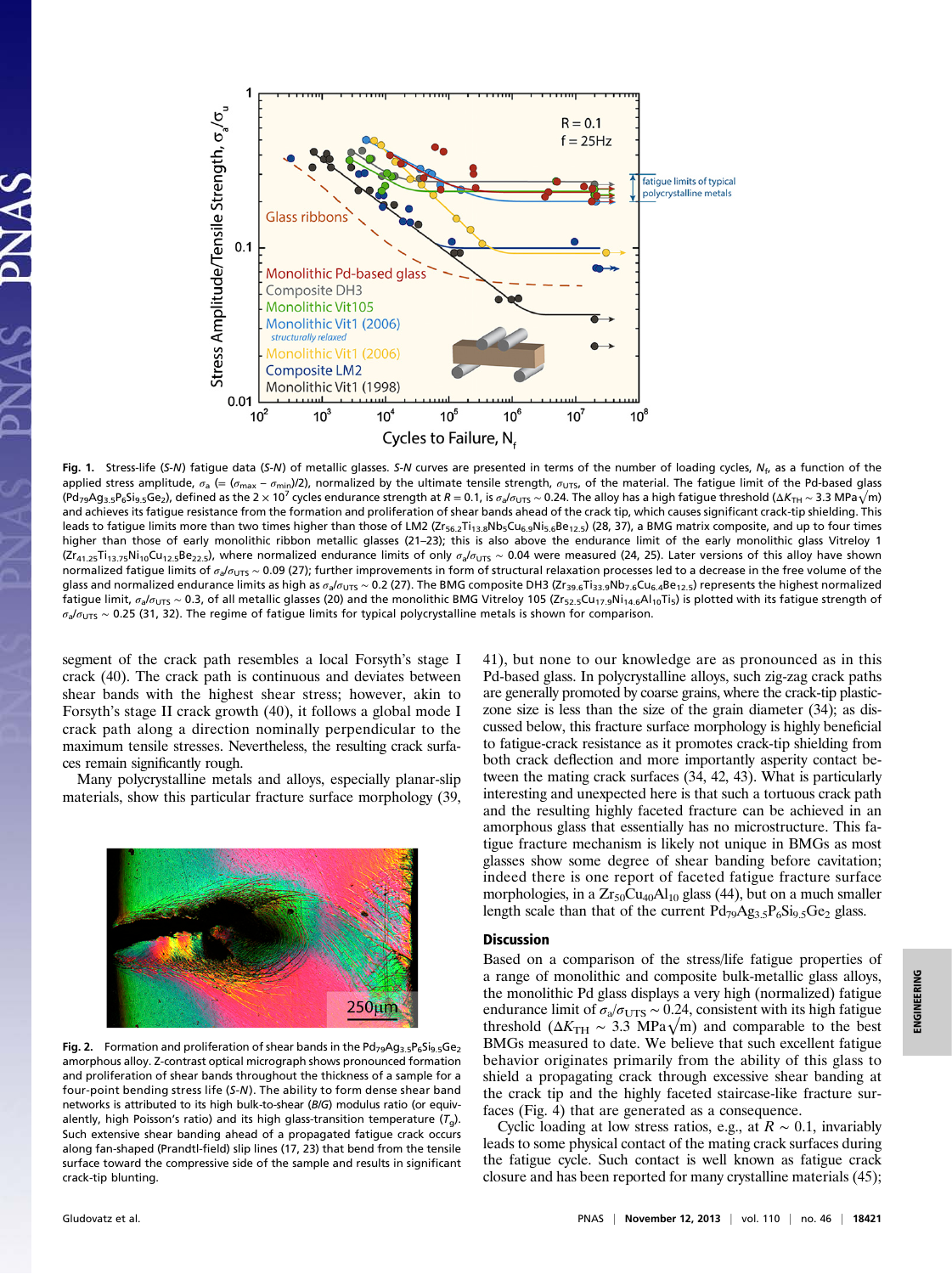

Fig. 3. Morphology of fatigue-crack propagation in the  $Pd_{79}Ag_{3.5}P_6Si_{9.5}Ge_2$ amorphous alloy. SEM micrograph from the fracture surface of a stress-life (S-N) fatigue sample shows evidence of fatigue striations that result from the crack-tip blunting associated with extensive formation and proliferation of shear bands ahead of the crack tip. Crack propagation in fatigue occurs via a mechanism of alternating crack-tip blunting and resharpening, which leads to the formation of the striations.

as such, it represents a potent mechanism of extrinsic toughening (41) that effectively raises the minimum stress intensity  $K_{\text{min}}$  in the cycle, thereby reducing the effective  $\Delta K$  range actually experienced at the crack tip (crack-tip shielding). [Fracture can be considered as a mutual competition between intrinsic and extrinsic toughening mechanisms. Intrinsic toughening mechanisms operate ahead of the crack tip to generate resistance to microstructural damage, the most prominent of which is plastic deformation that provides a means of blunting the crack tip through the formation of plastic zones. Extrinsic toughening mechanisms, conversely, operate primarily in the wake of the crack tip to inhibit the growth of a crack by "shielding" it from the applied driving force (41). Whereas intrinsic toughening is effective in inhibiting both the initiation and growth of cracks, extrinsic mechanisms, e.g., crack closure, are effective only in inhibiting crack growth.] With rough fracture surfaces in the presence of some degree of crack-tip shear displacements in metallic materials, this contact can result from corrosion debris on the crack surfaces (oxide-induced crack closure) or more generally from rough fracture surfaces that promote asperity wedging between mating crack surfaces (roughness-induced crack closure) (34, 42, 43). This creates a crack-tip shielding effect that is maximized when the stresses (or stress intensities) are low, because this is where the crack-tip opening displacements (CTODs) are smallest and hence are comparable with the size of the crack surface wedge; this is achieved close to the endurance strength or fatigue threshold.

The propensity for multiple shear-band formation and the resulting pronounced zig-zag crack surface in the current Pdbased glass (Fig. 4) acts to enhance the fatigue resistance in several ways. For a start, the deflection of the crack trajectory from the plane of maximum tensile stress acts to reduce the stress intensity actually experienced at the crack tip. For a roughly 45° deflection (in-plane kink) of the crack path, as shown in Fig. 4, simple crack deflection mechanics (46) suggest a reduction in the local crack-tip stress intensity on the order of 15%. However, more importantly, the highly serrated crack surfaces can interact and disrupt the opening and closing of the crack during the fatigue cycle. As can be seen in the scanning electron micrograph in Fig. 5, these crack surfaces resemble interlocking gear teeth, with asperities some 50 μm in height, forming in the wake of cracks as small as 1 mm or so. This represents a truly extreme form of roughness-induced crack closure, and the consequent shielding undoubtedly reduces the driving force actually

experienced at the crack tip for continued crack growth, thus providing the primary mechanism for the local arrest of incipient cracks.

Estimates of the quantitative magnitude of this shielding effect can be obtained using simple 2D geometric models of this phenomenon (39). The Suresh and Ritchie model of roughnessinduced closure suggests that the magnitude of the shielding depends upon the size of crack-surface asperities and the extent of crack-tip shear displacements. Specifically, the closure stress intensity  $K_{cl}$  at the point of first asperity contact is given in terms of the maximum stress intensity  $K_{max}$  as (39)

$$
K_{cl} \sim \sqrt{\frac{2\gamma u}{1 + 2\gamma u}} K_{max},
$$
 [1]

where  $\gamma$  is a measure of surface roughness (ratio of height to width of the asperities), and  $u$  is the ratio of mode II to mode I displacements. For the Pd-based glass alloy, values of  $\gamma$  from the crack-path profile in Fig. 5 can be used to approach values of ∼0.5. Using Eq. 1, this implies that very significant levels of crack closure, i.e., up to a 50% reduction in the effective stress intensity, can arise for shear displacements of only 30% of the mode I crack opening. Because the fatigue lifetimes in metallic materials at these low stress intensities (or stresses) tend to scale with the reciprocal of the stress intensity (or stress) raised to some high power, generally between 2 and 10, a factor of 2 reduction in the stress intensity experienced at the crack tip would translate into a very significant increase in fatigue life and likely arrest the growing crack.

As noted, this staircase-like fracture mechanism in such an extreme form has never been identified previously in fatigue of any BMGs most likely due to the more brittle nature of many monolithic glasses and thus less pronounced shear banding at the crack tip occurring over much shorter length scales. It is indeed remarkable that such a rough, highly faceted fracture associated with such large length scales can occur in a glass. Its effect, however, which is clearly promoted where excessive multiple shear banding can occur, certainly results in very significant crack-tip shielding, which can act to suppress or delay the growth of small cracks from preexisting flaws. The effect is multifold: The formation of shear bands leads to extensive crack-tip blunting (by plastic deformation leading to intrinsic toughening), which also



Fig. 4. Scanning electron microscope (SEM) image of the crack wake of  $Pd_{79}Ag_{3.5}P_6Si_{9.5}Ge_2$ . Global crack propagation occurs from the crack initiation site on the tensile surface of the sample (upper right) toward the compressive side of the sample (lower left) whereas local deviations in the crack propagation direction lead to a "staircase-like" crack path and a rough fracture surface. The "stairs" are associated with lengths scales on the order of 5–50 μm, depending upon the local stress intensities and the orientation of the crack. Deviations in the crack path are a result of a locally decreased crack propagation resistance along slip planes of shear bands.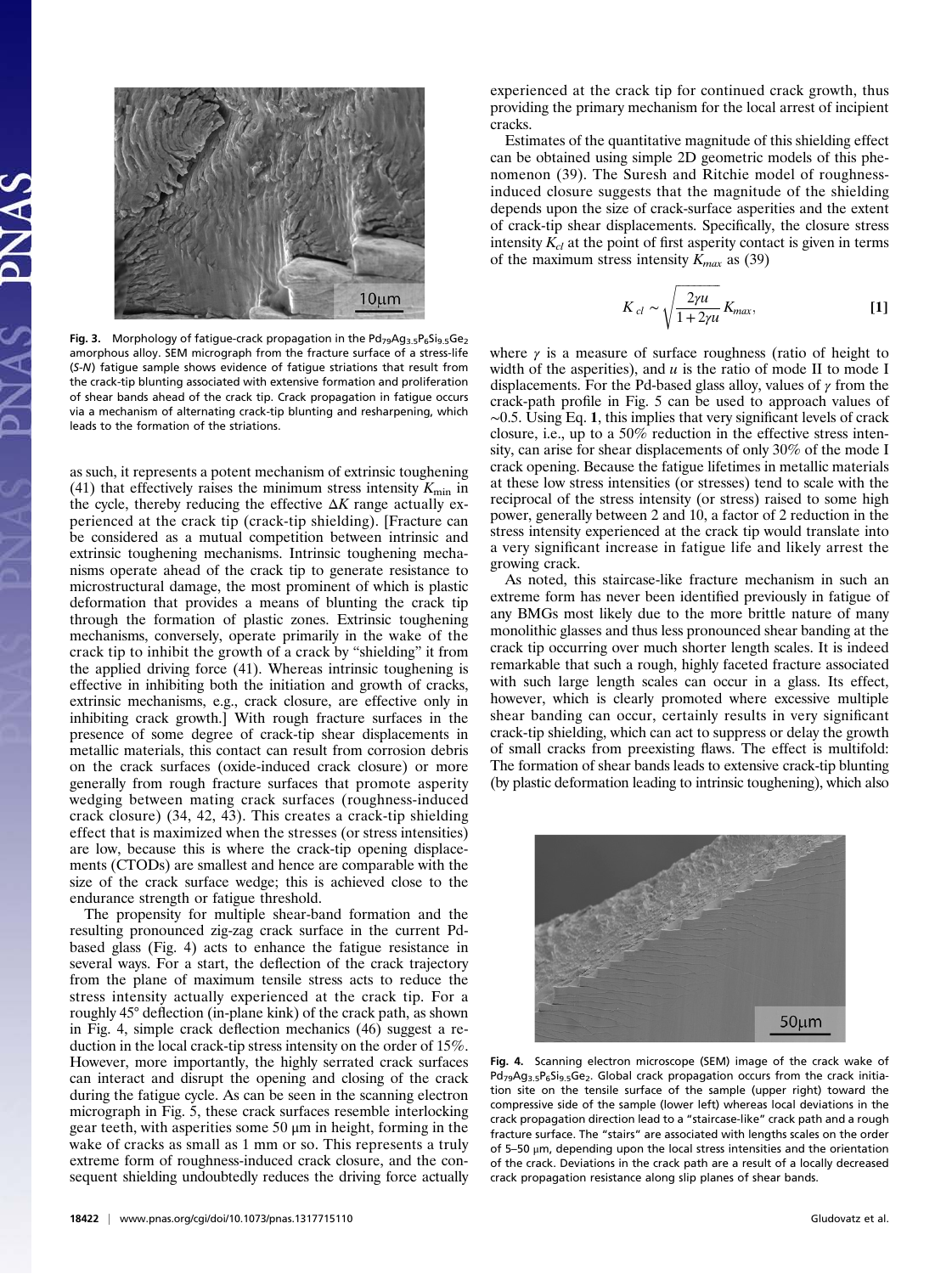

Fig. 5. Crack tip and immediate wake of a growing fatigue crack in the  $Pd_{79}Ag_{3.5}P_6Si_{9.5}Ge_2$  monolithic glass. Inset of the SEM image shows excessive formation and proliferation of shear bands from the crack tip of a propagating fatigue crack during an S-N test. Crack propagation occurs along the slip planes of primary shear bands, leading to a highly deviated crack path revealing "stairs", in this instance with lengths scales on the order of 50  $\mu$ m. The irreversible nature of inelastic crack-tip displacement leads to crackasperity wedging on unloading as a result of physical contact of the mating crack surfaces during cyclic crack growth. This results in an elevation in the effective value of  $K_{\text{min}}$ , which acts to significantly reduce the applied  $\Delta K$ range actually experienced at the crack. Such pronounced contact shielding of the crack tip, termed roughness-induced crack closure, is most effective at low load ratios and small cyclic crack-tip open displacements (ΔCTODs), where the size of the crack asperities becomes comparable to that of ΔCTOD (41). The shielding is particularly pronounced in the current Pd glass due to the occurrence of significant crack-tip shear displacements as well as frequent crack deflections, as shown in the SEM image.

reduces the flaw sensitivity of the glass, whereas resulting crack deflection and crack closure act to inhibit crack growth (by cracktip shielding leading to extrinsic toughening). These mechanisms, together with the high fatigue threshold, clearly provide the major contributions to the excellent fatigue endurance strength shown by the Pd-based glass.

## Closure

In this work on a Pd-based glass, we have shown that excessive shear band formation, with limited cavitation, not only promotes exceptional strength and toughness, but also further imparts excellent fatigue resistance due to enhanced crack-tip shielding associated with highly serrated crack paths along these bands. The development of the often mutually exclusive properties of strength and toughness is in itself a significant challenge (47); further combining this with excellent fatigue resistance in many respects represents an ideal suite of properties for a structural material.

#### Methods

Materials Processing.  $Pd_{79}Ag_{3,5}P_6Si_{9,5}Ge_2$  alloys were prepared by melting pure elements inductively in quartz tubes under inert atmosphere. Alloy ingots were fluxed with B<sub>2</sub>O<sub>3</sub> at ~1,200 K for ~1,000 s. Amorphous rods, 3 mm in diameter, were produced by melting the fluxed ingots in quartz

- 1. Byrne CJ, Eldrup M (2008) Materials science. Bulk metallic glasses. Science 321(5888): 502–503.
- 2. Inoue A, Yamaguchi H, Zhang T, Masumoto T (1990) Al-La-Cu amorphous alloys with a wide supercooled liquid region. Mater Trans JIM 31(2):104–109.
- 3. Inoue A, Zhang T, Masumoto T (1989) Al-La-Ni amorphous alloys with a wide supercooled liquid region. Mater Trans JIM 30(12):965–972.
- 4. Inoue A (2000) Stabilization of metallic supercooled liquid and bulk amorphous alloys. Acta Mater 48(1):279–306.
- 5. Löffler JF (2003) Bulk metallic glasses. Intermetallics 11(6):529–540.
- 6. Inoue A, Shen B, Takeuchi A (2006) Developments and applications of bulk glassy alloys in late transition metal base system. Mater Trans JIM 47(5):1275-1285.
- 7. Peter W, et al. (2002) Localized corrosion behavior of a zirconium-based bulk metallic glass relative to its crystalline state. Intermetallics 10(11-12):1157–1162.

tubes with 0.5-mm-thick walls and rapidly water quenching. The amorphous structures of the specimens were verified by X-ray diffraction. Samples for mechanical testing were machined directly from these ingots.

Characterization. Samples were mechanically polished to a 1-μm diamond suspension surface finish. To investigate the mechanistic origins of the initiation of fatigue cracking as well as the failure mechanism during early propagation, structures and fracture surfaces were investigated using an interference contrast technique on a Zeiss Axiotech 100 reflected-light microscope (Carl Zeiss MicroImaging) and using a scanning electron microscopy (SEM) Hitachi S-4300SE/N ESEM (Hitachi America) operated at a vacuum of 10−<sup>4</sup> Pa and 20 kV excitation voltage in secondary electron mode.

S-N Experiments. Rectangular unnotched beams, with thickness  $B \sim 2$  mm and width W ∼ 2 mm, were cycled in four-point bending (tension–tension loading), using an inner loading span,  $S_1 > 2W$ , and an outer span,  $S_2 > 4W$ . Samples were polished with diamond paste to a 1-μm finish on the tensile surface and the corners were slightly rounded to reduce any stress concentration. Tests were performed in air, using a servo-hydraulic MTS 810 mechanical testing machine (MTS Corporation). Loads were applied under load control at a frequency of 25 Hz (sine wave) and a constant load (or stress) ratio of  $R = 0.1$  (ratio of minimum to maximum load). Stresses  $\sigma$  at the tensile surface within the inner span were calculated using simple beam mechanics theory in terms of the applied load P:

$$
\sigma = \frac{3P(S_2 - S_1)}{2BW^2}.
$$
 [2]

Beams were tested between  $\sigma_{\mathsf{a}}/\sigma_{\mathsf{UTS}}\sim$  0.20–0.45, where  $\sigma_{\mathsf{a}}$ , the applied stress amplitude, is normalized by the ultimate tensile strength,  $\sigma$ <sub>UTS</sub>, of the material.  $\sigma_a$  is defined as half of the stress range,  $\Delta\sigma$ , and  $\Delta\sigma = \sigma_{\min} - \sigma_{\max}$ , where  $\sigma_{\min}$  and  $\sigma_{\max}$  correspond, respectively, to the minimum and maximum values of the applied stress. Tests were terminated in cases where failure had not occurred after 2 × 10<sup>7</sup> cycles (~9 d at 25 Hz). Data are presented in the form of S-N curves, where the number of cycles to failure,  $N_{\text{f}}$ , is plotted as a function of the applied normalized stress amplitude,  $\sigma_{a}/\sigma_{\text{UTS}}$ , as shown in Fig. 1.

Fatigue-Threshold Tests. Twelve-millimeter-long beam-like samples, of width W ~ 2 mm with thickness  $B \sim 2$  mm, were mechanically polished to a 1-µm surface finish. A rounded notch was introduced using a diamond blade, sharpened using a razor blade irrigated in 1 μm diamond suspension, and then precracked by fatigue under cyclic compression–compression loading (ΔK ∼ 5– 6 MPa√m, R ∼ 20), using a Rumul Mikrotron 654 testing machine to an a/W of ∼0.2. The fatigue threshold was measured by cycling the beams in three-point bending (tension–tension loading at  $R = 0.1$ ) in an automated servo-electric MTS Tytron 250 testing machine at a sinusoidal frequency of 25 Hz under load control. Samples were initially cycled for  $~\sim 10^5$  cycles at  $\Delta K$  levels below the expected threshold, before crack propagation was checked using an optical microscope (Olympus BX 51). If no crack propagation was observed, ΔK was increased with an increment of ∼0.2 MPa√m. Once crack propagation occurred, it was additionally verified using a LEO (Zeiss) 1525 FE-SEM (Carl Zeiss), operating at 20 kV in secondary electron mode.

ACKNOWLEDGMENTS. This work was funded by the Director, Office of Science, Office of Basic Energy Sciences, Division of Materials Sciences and Engineering, of the US Department of Energy under Contract DE-AC02- 05CH11231 (which provided financial support for B.G. and R.O.R.). M.D.D., M.F., and W.L.J. acknowledge funding support from the Office of Naval Research under Contract N00014-07-1-1115.

- 8. Morrison ML, et al. (2005) The electrochemical evaluation of a Zr-based bulk metallic glass in a phosphate-buffered saline electrolyte. J Biomed Mater Res A 74(3):430-438.
- 9. Liaw PK, Miller MK, eds (2008) Bulk Metallic Glasses: An Overview (Springer, New York).
- 10. Schroers J (2005) The superplastic forming of bulk metallic glasses. JOM 57(5):35–39.
- 11. Ashby MF, Greer AL (2006) Metallic glasses as structural materials. Scr Mater 54(3): 321–326.
- 12. Pampillo CA (1972) Localized shear deformation in a glassy metal. Scr Metall 6(10):915–917.
- 13. Schuh CA, Hufnagel TC, Ramamurty U (2007) Mechanical behavior of amorphous alloys. Acta Mater 55(12):4067–4109.
- 14. Bruck HA, Christman T, Rosakis AJ, Johnson WL (1994) Quasi-static constitutive behavior of Zr41.25Ti13.75Ni10Cu12.5Be22.5 bulk amorphous alloys. Scr Metall Mater 30(4):429–434.